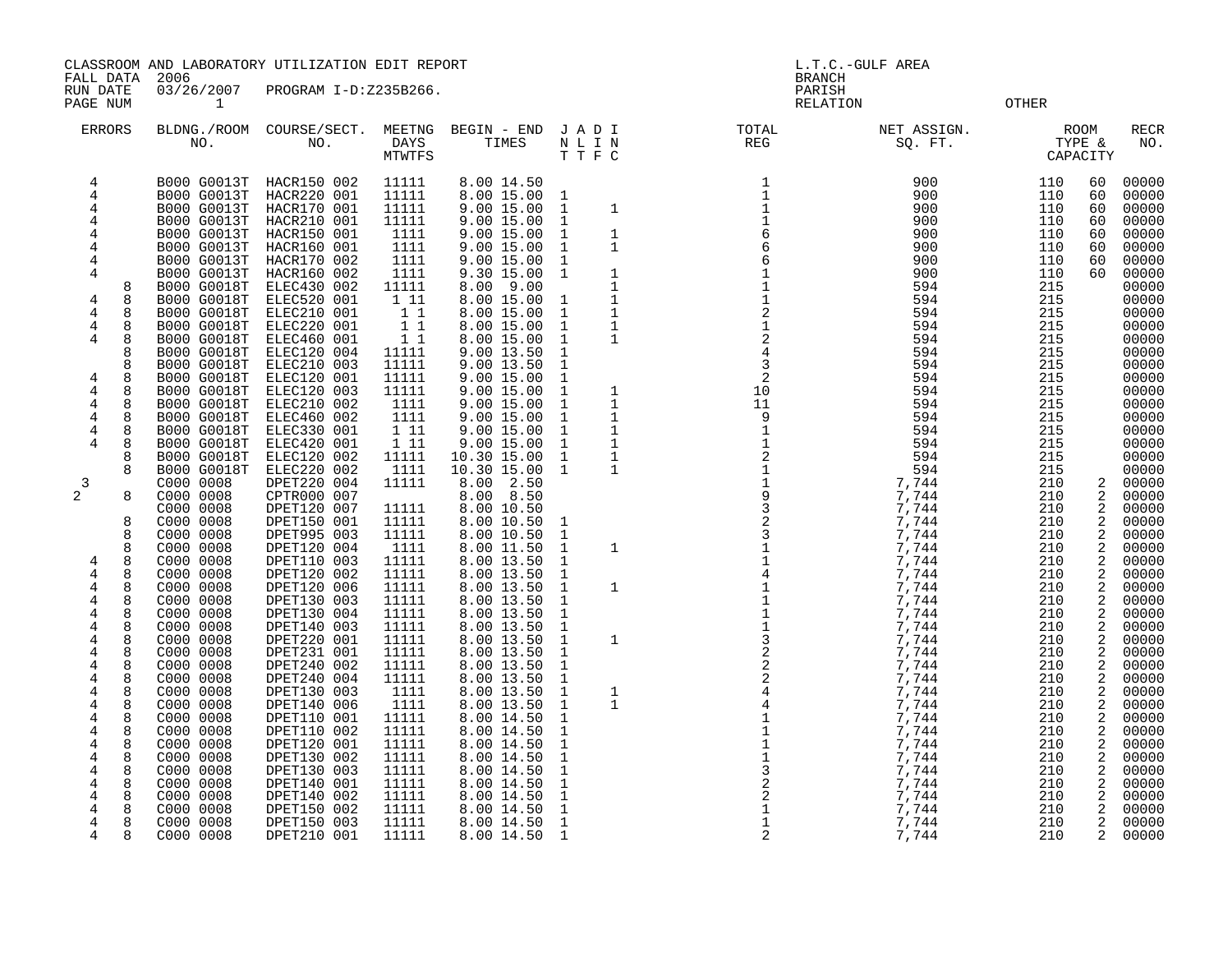CLASSROOM AND LABORATORY UTILIZATION EDIT REPORT AND REPORT AND L.T.C.-GULF AREA

FALL DATA 2006 BRANCH

| LAUL DAIR<br>RUN DATE<br>PAGE NUM                                                                                                                                                                                                                                                                       | ZUUU<br>03/26/2007<br>$\overline{2}$                                                                                                                                                                                                                                                                                                           | PROGRAM I-D:Z235B266.                                                                                                                                                                                                                                                                                                                                                                              |                                                                                                                                                                                                                                               |                                                                                                                                                                                                                                                                                                                                                                                                 |                                                                                                                                                                                                                                                                                                                                                      | ричисц<br>PARISH<br>RELATION                                                |                                                                                                                                                                                                                                        | OTHER                                                                                                                                                                              |                                                                                                                                             |                                                                                                                                                                                                                                        |
|---------------------------------------------------------------------------------------------------------------------------------------------------------------------------------------------------------------------------------------------------------------------------------------------------------|------------------------------------------------------------------------------------------------------------------------------------------------------------------------------------------------------------------------------------------------------------------------------------------------------------------------------------------------|----------------------------------------------------------------------------------------------------------------------------------------------------------------------------------------------------------------------------------------------------------------------------------------------------------------------------------------------------------------------------------------------------|-----------------------------------------------------------------------------------------------------------------------------------------------------------------------------------------------------------------------------------------------|-------------------------------------------------------------------------------------------------------------------------------------------------------------------------------------------------------------------------------------------------------------------------------------------------------------------------------------------------------------------------------------------------|------------------------------------------------------------------------------------------------------------------------------------------------------------------------------------------------------------------------------------------------------------------------------------------------------------------------------------------------------|-----------------------------------------------------------------------------|----------------------------------------------------------------------------------------------------------------------------------------------------------------------------------------------------------------------------------------|------------------------------------------------------------------------------------------------------------------------------------------------------------------------------------|---------------------------------------------------------------------------------------------------------------------------------------------|----------------------------------------------------------------------------------------------------------------------------------------------------------------------------------------------------------------------------------------|
| <b>ERRORS</b>                                                                                                                                                                                                                                                                                           | NO.                                                                                                                                                                                                                                                                                                                                            | BLDNG./ROOM COURSE/SECT.<br>NO.                                                                                                                                                                                                                                                                                                                                                                    | MTWTFS                                                                                                                                                                                                                                        |                                                                                                                                                                                                                                                                                                                                                                                                 | TTFC                                                                                                                                                                                                                                                                                                                                                 | MEETNG BEGIN – END JADI – TOTAL – NI<br>DAYS – TIMES – NLIN – REG<br>MENTER |                                                                                                                                                                                                                                        |                                                                                                                                                                                    |                                                                                                                                             | RECR<br>NO.                                                                                                                                                                                                                            |
| $\overline{4}$<br>8<br>8<br>4<br>$\overline{4}$<br>8<br>4<br>8<br>8<br>4<br>$\overline{4}$<br>8<br>8<br>4<br>4<br>8<br>4<br>8<br>4<br>8<br>$\overline{4}$<br>8<br>8<br>4<br>4<br>8<br>4<br>8<br>$\overline{4}$<br>89<br>$\overline{4}$<br>8<br>4<br>8<br>8<br>4<br>8<br>8<br>8<br>8<br>8<br>8<br>8<br>8 | C000 0008<br>C000 0008<br>C000 0008<br>C000 0008<br>C000 0008<br>C000 0008<br>C000 0008<br>C000 0008<br>C000 0008<br>C000 0008<br>C000 0008<br>C000 0008<br>C000 0008<br>C000 0008<br>C000 0008<br>C000 0008<br>C000 0008<br>C000 0008<br>C000 0008<br>C000 0008<br>C000 0008<br>C000 0008<br>C000 0008<br>C000 0008<br>C000 0008<br>C000 0008 | DPET210 003<br>DPET220 001<br>DPET220 002<br>DPET220 004<br>DPET231 001<br>DPET231 003<br>DPET231 004<br>DPET240 001<br>DPET240 002<br>DPET251 001<br>DPET310 001<br>DPET310 002<br>DPET320 001<br>DPET320 002<br>DPET320 002<br>DPET330 001<br>DPET330 002<br>DPET995 001<br>DPET120 003<br>DPET140 001<br>DPET141 001<br>DPET210 001<br>DPET210 002<br>DPET220 002<br>DPET220 003<br>DPET240 001 | 11111<br>11111<br>11111<br>11111<br>11111<br>11111<br>11111<br>11111<br>11111<br>11111<br>11111<br>11111<br>11111<br>11111<br>11111<br>11111<br>11111<br>11111<br>$\mathbf{1}$<br>11111<br>11111<br>11111<br>11111<br>11111<br>11111<br>11111 | 8.00 14.50 1<br>8.00 14.50<br>8.00 14.50 1<br>8.00 14.50 1<br>8.00 14.50<br>8.00 14.50<br>8.00 14.50<br>8.00 14.50<br>8.00 14.50<br>8.00 14.50<br>8.00 14.50<br>8.00 14.50<br>8.00 14.50<br>8.00 14.50 1<br>8.00 14.50<br>8.00 14.50<br>8.00 14.50<br>8.00 14.50<br>9.00 11.50<br>9.0013.50<br>9.00 13.50<br>9.00 13.50<br>9.00 13.50<br>9.0013.501<br>9.00 13.50 1<br>9.00 13.50<br>9.00 14.50 | $\overline{1}$<br>$\overline{1}$<br>$\overline{1}$<br>$\overline{1}$<br>$\overline{1}$<br>$\overline{1}$<br>$\mathbf{1}$<br>$\mathbf{1}$<br>$\mathbf{1}$<br>$\overline{1}$<br>$\overline{\phantom{0}}$<br>$\overline{1}$<br>$\overline{1}$<br>$\overline{1}$<br>$\mathbf{1}$<br>$\overline{1}$<br>$\overline{1}$<br>$\overline{1}$<br>$\overline{1}$ |                                                                             | 7,744<br>7,744<br>7,744<br>7,744<br>7,744<br>7,744<br>7,744<br>7,744<br>7,744<br>7,744<br>7,744<br>7,744<br>7,744<br>7,744<br>7,744<br>7,744<br>7,744<br>7,744<br>7,744<br>7,744<br>7,744<br>7,744<br>7,744<br>7,744<br>7,744<br>7,744 | 210<br>210<br>210<br>210<br>210<br>210<br>210<br>210<br>210<br>210<br>210<br>210<br>210<br>210<br>210<br>210<br>210<br>210<br>210<br>210<br>210<br>210<br>210<br>210<br>210<br>210 | 2<br>2<br>2<br>2<br>$\overline{2}$<br>2<br>2<br>2<br>2<br>2<br>2<br>2<br>2<br>2<br>2<br>2<br>2<br>2<br>2<br>2<br>2<br>2<br>2<br>2<br>2<br>2 | 00000<br>00000<br>00000<br>00000<br>00000<br>00000<br>00000<br>00000<br>00000<br>00000<br>00000<br>00000<br>00000<br>00000<br>00000<br>00000<br>00000<br>00000<br>00000<br>00000<br>00000<br>00000<br>00000<br>00000<br>00000<br>00000 |
| 8<br>4<br>8<br>8<br>8<br>8<br>8<br>4                                                                                                                                                                                                                                                                    | C000 0008<br>C000 0008<br>C000 0008<br>C000 0008<br>C000 0008<br>C000 0008<br>C000 0008<br>F000 0003                                                                                                                                                                                                                                           | DPET231 002<br>DPET130 001<br>DPET140 003<br>DPET120 005<br>DPET140 002<br>DPET141 002<br>DPET995 002<br>COSM130 001                                                                                                                                                                                                                                                                               | 11111<br>11111<br>11111<br>11111<br>11111<br>11111<br>11111<br>$1 1 1$                                                                                                                                                                        | 10.00 13.50 1<br>10.00 13.50 1<br>11.00 13.50 1<br>$\begin{array}{rrrr} 11.00 & 13.50 & 1 \\ 11.00 & 13.50 & 1 \end{array}$<br>11.00 13.50 1<br>8.00 15.30                                                                                                                                                                                                                                      | $\overline{1}$                                                                                                                                                                                                                                                                                                                                       |                                                                             | 7,744<br>7,744<br>7,744<br>7,744<br>7,744<br>7,744<br>7,744<br>1,316                                                                                                                                                                   | 210<br>210<br>210<br>210<br>210<br>210<br>210<br>210                                                                                                                               | 2<br>2<br>2<br>2<br>2<br>2<br>2<br>26                                                                                                       | 00000<br>00000<br>00000<br>00000<br>00000<br>00000<br>00000<br>00000                                                                                                                                                                   |
| 4<br>4<br>4                                                                                                                                                                                                                                                                                             | F000 0003<br>F000 0003<br>F000 0003<br>I000 I0106<br>I000 I0106                                                                                                                                                                                                                                                                                | COSM311 001<br>COSM311 002<br>COSM130 002<br>ORNT000 001<br>ORNT000 003                                                                                                                                                                                                                                                                                                                            | 111<br>11111<br>111<br>1<br>$\overline{\phantom{a}}$                                                                                                                                                                                          | 8.00 15.30 1<br>9.00 15.30<br>9.00 15.30 1<br>8.00 8.50<br>8.00 8.50                                                                                                                                                                                                                                                                                                                            | $\overline{1}$                                                                                                                                                                                                                                                                                                                                       |                                                                             | 1,316<br>1,316<br>1,316<br>641<br>641                                                                                                                                                                                                  | 210<br>210<br>210<br>110<br>110                                                                                                                                                    | 26<br>26<br>26<br>57<br>57                                                                                                                  | 00000<br>00000<br>00000<br>00000<br>00000                                                                                                                                                                                              |
| 3                                                                                                                                                                                                                                                                                                       | I000 I0106<br>I000 I0106<br>I000 I0106<br>I000 I0106<br>I000 I0106<br>I000 I0107<br>I000 I0107                                                                                                                                                                                                                                                 | ACCT400 001<br>ORNT000 004<br>ACCT250 001<br>ORNT000 005<br>ORNT000 006<br>AHMA000 001<br>DVMA090 001                                                                                                                                                                                                                                                                                              | $1\quad1$<br>$\mathbf{1}$<br>$\begin{bmatrix} 1 & 1 \end{bmatrix}$<br>$\overline{\phantom{a}}$<br>11111<br>11111<br>11111                                                                                                                     | $9.00$ $9.50$<br>10.00<br>10.50 12.05<br>11.00 11.50 1<br>14.00 14.50<br>8.00 8.50<br>8.00 8.50 1                                                                                                                                                                                                                                                                                               |                                                                                                                                                                                                                                                                                                                                                      | 13<br>$\frac{1}{1}$<br>8                                                    | 641<br>641<br>641<br>641<br>641<br>613<br>613                                                                                                                                                                                          | 110<br>110<br>110<br>110<br>110<br>110<br>110                                                                                                                                      | 57<br>57<br>57<br>57<br>57<br>15<br>15                                                                                                      | 00000<br>00000<br>00000<br>00000<br>00000<br>00000<br>00000                                                                                                                                                                            |

I000 I0107 AHRE000 002 11111 9.00 9.50 1 613 110 15 00000 I000 I0107 DVMA090 002 11111 9.00 9.50 1 1 613 110 15 00000 I000 I0107 AHEN000 003 11111 10.00 10.50 1 613 110 15 00000 I000 I0107 DVMA091 003 11111 10.00 10.50 1 1 613 110 15 00000 I000 I0107 AHMA000 004 11111 12.00 12.50 1 613 110 15 00000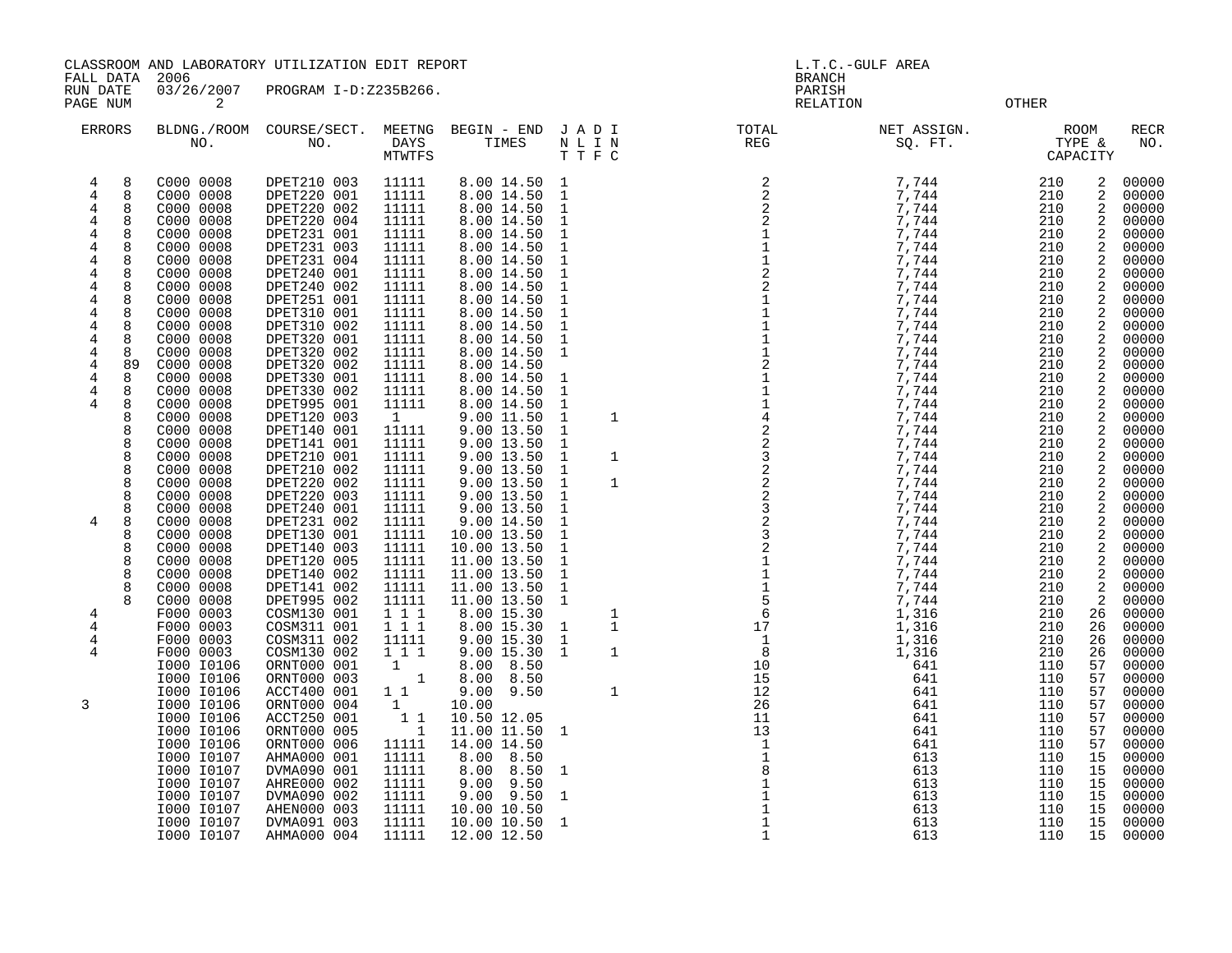| FALL DATA            |        | 2006                                                                                                                                                                                                                            | CLASSROOM AND LABORATORY UTILIZATION EDIT REPORT                                                                                                                                                                                                            |                                                                                                                                                          |                                                                                                                                                                                                                                                                     |                         | <b>BRANCH</b>             | L.T.C.-GULF AREA                                                                                                    |                                                                                                                     |                                                                 |                                                                                                                                                       |
|----------------------|--------|---------------------------------------------------------------------------------------------------------------------------------------------------------------------------------------------------------------------------------|-------------------------------------------------------------------------------------------------------------------------------------------------------------------------------------------------------------------------------------------------------------|----------------------------------------------------------------------------------------------------------------------------------------------------------|---------------------------------------------------------------------------------------------------------------------------------------------------------------------------------------------------------------------------------------------------------------------|-------------------------|---------------------------|---------------------------------------------------------------------------------------------------------------------|---------------------------------------------------------------------------------------------------------------------|-----------------------------------------------------------------|-------------------------------------------------------------------------------------------------------------------------------------------------------|
| RUN DATE<br>PAGE NUM |        | 03/26/2007                                                                                                                                                                                                                      | PROGRAM I-D:Z235B266.                                                                                                                                                                                                                                       |                                                                                                                                                          |                                                                                                                                                                                                                                                                     |                         | PARISH<br><b>RELATION</b> |                                                                                                                     | OTHER                                                                                                               |                                                                 |                                                                                                                                                       |
| <b>ERRORS</b>        |        | BLDNG./ROOM<br>NO.                                                                                                                                                                                                              | COURSE/SECT.<br>NO.                                                                                                                                                                                                                                         | MEETNG<br>DAYS<br>MTWTFS                                                                                                                                 | BEGIN - END<br>TIMES                                                                                                                                                                                                                                                | JADI<br>N L I N<br>TTFC | TOTAL<br>REG              | NET ASSIGN.<br>SO. FT.                                                                                              |                                                                                                                     | ROOM<br>TYPE &<br>CAPACITY                                      | <b>RECR</b><br>NO.                                                                                                                                    |
| 4                    | 8<br>8 | I000 I0107<br>I000 I0107<br>I000 I0107<br>I000 I0107<br>I000 I0107<br>I000 I0107<br>I000 0108<br>I000 0108<br>I000 0108<br>I000 0108<br>I000 0108<br>I000 0108<br>I000 0108<br>I000 0108<br>I000 0108<br>I000 0108<br>I000 0108 | DVMA090 004<br>DVMA091 004<br>DVMA090 005<br>DVMA090 006<br>DVMA090 007<br>DVMA091 007<br>DVEN090 001<br>DVEN091 001<br>DVRE091 001<br>DVRE092 001<br>DVEN092 007<br>DVEN092 002<br>DVRE091 002<br>DVRE092 003<br>DVRE091 004<br>DVRE092 004<br>DVEN091 005 | 11111<br>11111<br>11111<br>11111<br>11111<br>11111<br>11111<br>11111<br>11111<br>11111<br>$\sim$ 1<br>11111<br>11111<br>11111<br>11111<br>11111<br>11111 | 12.00 12.50<br>12.00 12.50 1<br>13.00 13.50<br>14.00 14.50<br>15.00 16.00<br>15.00 16.00<br>8.00 8.50<br>8.00<br>8.50<br>8.00<br>8.50<br>8.00<br>8.50<br>8.00 15.00<br>$9.00$ $9.50$<br>$9.00$ $9.50$<br>10.00 10.50<br>12.00 12.50<br>12.00 12.50 1<br>13.00 13.50 | 1<br>1                  |                           | 613<br>613<br>613<br>613<br>613<br>613<br>622<br>622<br>622<br>622<br>622<br>622<br>622<br>622<br>622<br>622<br>622 | 110<br>110<br>110<br>110<br>110<br>110<br>110<br>110<br>110<br>110<br>110<br>110<br>110<br>110<br>110<br>110<br>110 | 15<br>15<br>15<br>15<br>15<br>15<br>$\mathbf{1}$<br>1<br>1<br>1 | 00000<br>00000<br>00000<br>00000<br>00000<br>00000<br>00000<br>00000<br>00000<br>00000<br>00000<br>00000<br>00000<br>00000<br>00000<br>00000<br>00000 |
|                      | 8<br>8 | I000 0108<br>I000 0108<br>I000 0108<br>I000 0108<br>I000 0108                                                                                                                                                                   | DVRE090 005<br>DVRE091 005<br>DVRE092 005<br>DVEN090 006<br>DVRE091 006                                                                                                                                                                                     | 11111<br>11111<br>11111<br>11111<br>11111                                                                                                                | 13.00 13.50<br>13.00 13.50<br>13.00 13.50<br>14.00 14.50<br>14.00 14.50                                                                                                                                                                                             |                         |                           | 622<br>622<br>622<br>622<br>622                                                                                     | 110<br>110<br>110<br>110<br>110                                                                                     | 1                                                               | 00000<br>00000<br>00000<br>00000<br>00000                                                                                                             |
|                      | 8      | I000 0108<br>I000 0108                                                                                                                                                                                                          | DVRE092 006<br>DVRE091 007                                                                                                                                                                                                                                  | 11111<br>11111                                                                                                                                           | 14.00 14.50<br>15.00 16.00                                                                                                                                                                                                                                          |                         |                           | 622<br>622                                                                                                          | 110<br>110                                                                                                          | 1                                                               | 00000<br>00000                                                                                                                                        |

8 I000 0108 DVRE092 007 11111 15.00 16.00 1 1 622 110 1 00000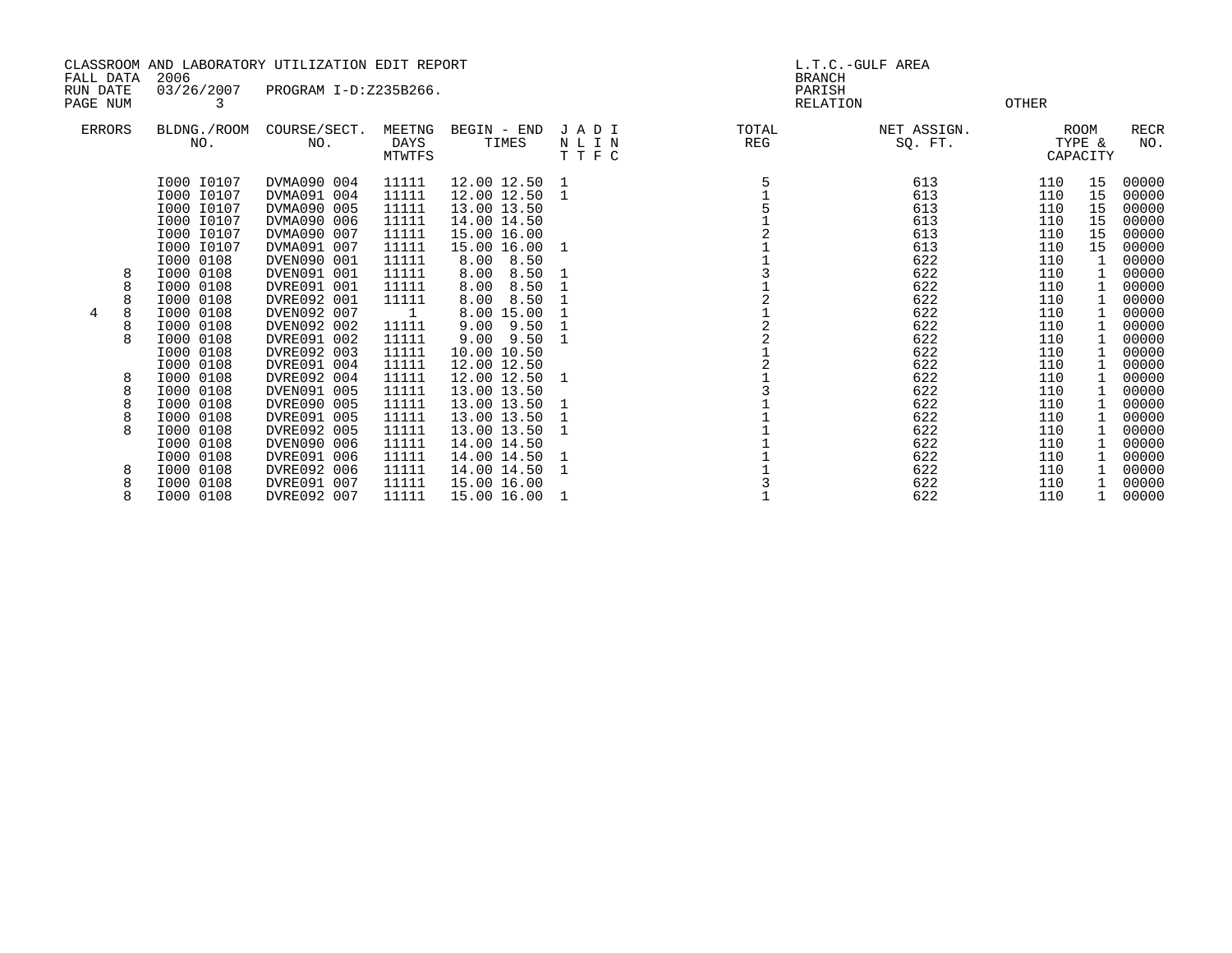## E R R O R P A G E L.T.C.-GULF AREA

| <b>ERROR</b> |  | 1 - CLASS AND LABORATORY UTILIZATION FILE DOES NOT MATCH WITH BLDGS AND ROOMS FILE. |  |  |  |  |                                                                                                       |  |
|--------------|--|-------------------------------------------------------------------------------------|--|--|--|--|-------------------------------------------------------------------------------------------------------|--|
|              |  |                                                                                     |  |  |  |  | THE ROOM, BUILDING, AND CLASS FILES MUST ALL MATCH. IF THE ROOM NUMBER ON THE UTILIZATION IS CORRECT, |  |
|              |  | THE ROOM SHOULD TO BE ADDED TO THE ROOM FILE.                                       |  |  |  |  |                                                                                                       |  |

| ERROR 2 - THERE SHOULD BE AT LEAST ONE ENTRY IN THE DAYS-OF-WEEK-COURSE-MEETS FIELD.                                                                                                                         |                   |
|--------------------------------------------------------------------------------------------------------------------------------------------------------------------------------------------------------------|-------------------|
| ERROR 3 - BEGIN-END-TIME FIELDS MUST BE BETWEEN 06.00 AND 23.00                                                                                                                                              | $\overline{2}$    |
| ERROR 4 - WARNING - CLASS TIME EXCEEDS 5 HOURS.                                                                                                                                                              | 64                |
| ERROR 5 - ROOM TYPE INVALID FOR TEACHING CLASS, CLASSES CANNOT BE SCHEDULED IN ROOMS DESIGNATED AS CIRCULATION,<br>CUSTODIAL OR MECHANICAL.                                                                  |                   |
| ERROR 7 - THE TOTAL REGISTRANTS FIELD MUST NOT BE BLANK OR ZEROS                                                                                                                                             |                   |
| ERROR 8 - WARNING - EXCEEDS THE CAPACITY OF THE ROOM BY 50% (IF THIS IS A JOINT CLASS ITS REGISTRANTS ARE INCLUDED).<br>PLEASE CHECK THE CAPACITY OF THE ROOM AS IT APPEARS ON THE ROOM FILE.                | 88                |
| ERROR 9 - UNLESS THERE IS A JOINT CLASS, ALTERNATE WEEKS OR INCONSISTENT MEETING TIMES, THERE SHOULD BE NO DUPLICATES.                                                                                       | $\mathbf{1}$      |
| TOTAL ERRORS (INCLUDING WARNINGS)                                                                                                                                                                            | 156               |
| TOTAL NUMBER OF RECORDS READ<br>TOTAL NUMBER OF RECORDS ACCEPTED FOR SPACE UTILIZATION COMPUTATION<br>NUMBER OF JOINT-CLASS RECORDS<br>NUMBER OF ALTERATE WEEKS RECORDS<br>NUMBER OF DIFFERENT TIMES RECORDS | 127<br>123<br>101 |
| NUMBER OF INCONSISTENT RECORDS                                                                                                                                                                               | 28                |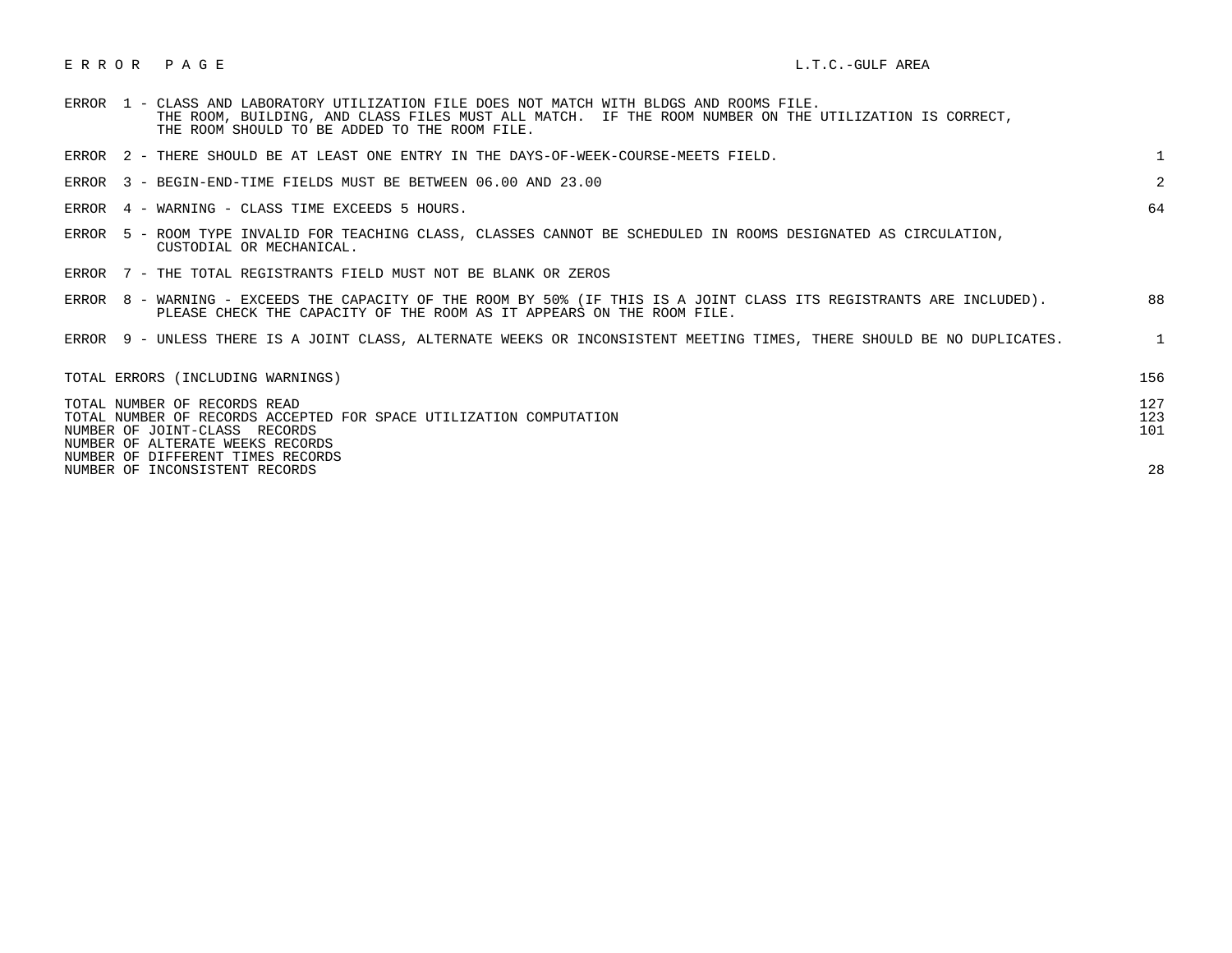|                                                                                      | DAY USE         | NIGHT USE   | ТОТАЬ           |
|--------------------------------------------------------------------------------------|-----------------|-------------|-----------------|
|                                                                                      | $(0600 - 1700)$ | (1700-2300) | $(0600 - 2300)$ |
| *CLASSROOM FACILITIES                                                                |                 |             |                 |
| TOTAL NUMBER OF ROOMS                                                                |                 |             | 14              |
| TOTAL NUMBER OF STATIONS (CAPACITY)                                                  |                 |             | 604             |
| WEEKLY STUDENT CONTACT HOURS                                                         | 976             |             | 976             |
| WEEKLY TOTAL OF ROOMS AVAILABLE - COUNTED IN HALF HOUR INCREMENTS                    | 1260            | 700         | 1960            |
| WEEKLY TOTAL OF ROOMS IN USE - COUNTED IN HALF HOUR INCREMENTS                       | 396             |             | 396             |
| WEEKLY TOTAL OF STUDENT STATIONS AVAILABLE - COUNTED IN HALF HOUR INCREMENTS         | 54360           | 30200       | 84560           |
| WEEKLY TOTAL OF STATIONS AVAILABLE IN ROOMS IN USE - COUNTED IN HALF HOUR INCREMENTS | 11792           |             | 11792           |
| WEEKLY TOTAL OF STATIONS IN USE - COUNTED IN HALF HOUR INCREMENTS                    | 1952            |             | 1952            |
| PERCENT OF ROOMS IN USE TO ROOMS AVAILABLE                                           | 31.4            | $\cdot$ 0   | 20.2            |
| PERCENT OF STATIONS IN USE TO STATIONS AVAILABLE                                     | 3.6             | $\cdot$ 0   | 2.3             |
| PERCENT OF STATIONS IN USE TO STATIONS AVAILABLE IN OCCUPIED ROOMS                   | 16.6            | $\cdot$ 0   | 16.6            |
|                                                                                      |                 |             |                 |
|                                                                                      | DAY USE         | NIGHT USE   | TOTAL           |
|                                                                                      | $(0600 - 1700)$ | (1700-2300) | $(0600 - 2300)$ |
| CLASSROOM                                                                            |                 |             |                 |
| TOTAL NUMBER OF ROOMS                                                                |                 |             | 14              |
|                                                                                      |                 |             |                 |
| TOTAL NUMBER OF STATIONS (CAPACITY)                                                  |                 |             | 604             |
| WEEKLY STUDENT CONTACT HOURS                                                         | 976             |             | 976             |
| WEEKLY TOTAL OF ROOMS AVAILABLE - COUNTED IN HALF HOUR INCREMENTS                    | 1260            | 700         | 1960            |
| WEEKLY TOTAL OF ROOMS IN USE - COUNTED IN HALF HOUR INCREMENTS                       | 396             |             | 396             |
| WEEKLY TOTAL OF STUDENT STATIONS AVAILABLE - COUNTED IN HALF HOUR INCREMENTS         | 54360           | 30200       | 84560           |
| WEEKLY TOTAL OF STATIONS AVAILABLE IN ROOMS IN USE - COUNTED IN HALF HOUR INCREMENTS | 11792           |             | 11792           |
| WEEKLY TOTAL OF STATIONS IN USE - COUNTED IN HALF HOUR INCREMENTS                    | 1952            |             | 1952            |
| PERCENT OF ROOMS IN USE TO ROOMS AVAILABLE                                           | 31.4            | $\cdot$ 0   | 20.2            |
| PERCENT OF STATIONS IN USE TO STATIONS AVAILABLE                                     | 3.6             | $\cdot$ 0   | 2.3             |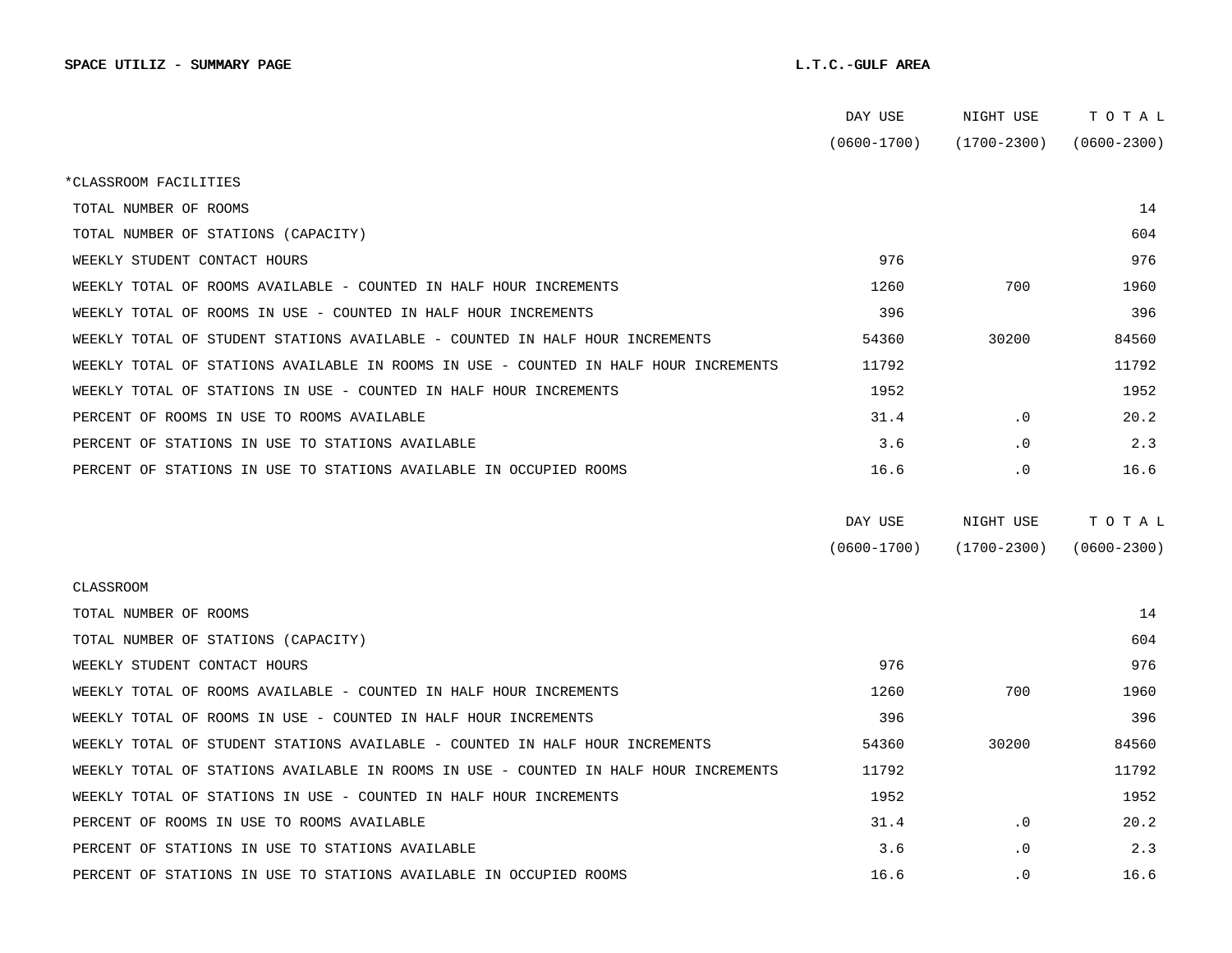|                                                                                      | DAY USE         | NIGHT USE       | TOTAL           |
|--------------------------------------------------------------------------------------|-----------------|-----------------|-----------------|
|                                                                                      | $(0600 - 1700)$ | $(1700 - 2300)$ | $(0600 - 2300)$ |
| *LABORATORY FACILITIES                                                               |                 |                 |                 |
| TOTAL NUMBER OF ROOMS                                                                |                 |                 | 24              |
| TOTAL NUMBER OF STATIONS (CAPACITY)                                                  |                 |                 | 496             |
| WEEKLY STUDENT CONTACT HOURS                                                         | 3596            |                 | 3596            |
| WEEKLY TOTAL OF ROOMS AVAILABLE - COUNTED IN HALF HOUR INCREMENTS                    | 2160            | 1200            | 3360            |
| WEEKLY TOTAL OF ROOMS IN USE - COUNTED IN HALF HOUR INCREMENTS                       | 216             |                 | 216             |
| WEEKLY TOTAL OF STUDENT STATIONS AVAILABLE - COUNTED IN HALF HOUR INCREMENTS         | 44640           | 24800           | 69440           |
| WEEKLY TOTAL OF STATIONS AVAILABLE IN ROOMS IN USE - COUNTED IN HALF HOUR INCREMENTS | 2592            |                 | 2592            |
| WEEKLY TOTAL OF STATIONS IN USE - COUNTED IN HALF HOUR INCREMENTS                    | 7192            |                 | 7192            |
| PERCENT OF ROOMS IN USE TO ROOMS AVAILABLE                                           | 10.0            | $\cdot$ 0       | 6.4             |
| PERCENT OF STATIONS IN USE TO STATIONS AVAILABLE                                     | 16.1            | $\cdot$ 0       | 10.4            |
| PERCENT OF STATIONS IN USE TO STATIONS AVAILABLE IN OCCUPIED ROOMS                   | 277.5           | $\cdot$ 0       | 277.5           |
|                                                                                      |                 |                 |                 |

| DAY USE         | NIGHT USE       | тотаь           |
|-----------------|-----------------|-----------------|
| $(0600 - 1700)$ | $(1700 - 2300)$ | $(0600 - 2300)$ |

| CLASS LABORATORY                                                                     |       |           |       |
|--------------------------------------------------------------------------------------|-------|-----------|-------|
| TOTAL NUMBER OF ROOMS                                                                |       |           | 23    |
| TOTAL NUMBER OF STATIONS (CAPACITY)                                                  |       |           | 485   |
| WEEKLY STUDENT CONTACT HOURS                                                         | 3596  |           | 3596  |
| WEEKLY TOTAL OF ROOMS AVAILABLE - COUNTED IN HALF HOUR INCREMENTS                    | 2070  | 1150      | 3220  |
| WEEKLY TOTAL OF ROOMS IN USE - COUNTED IN HALF HOUR INCREMENTS                       | 216   |           | 216   |
| WEEKLY TOTAL OF STUDENT STATIONS AVAILABLE - COUNTED IN HALF HOUR INCREMENTS         | 43650 | 24250     | 67900 |
| WEEKLY TOTAL OF STATIONS AVAILABLE IN ROOMS IN USE - COUNTED IN HALF HOUR INCREMENTS | 2592  |           | 2592  |
| WEEKLY TOTAL OF STATIONS IN USE - COUNTED IN HALF HOUR INCREMENTS                    | 7192  |           | 7192  |
| PERCENT OF ROOMS IN USE TO ROOMS AVAILABLE                                           | 10.4  | $\cdot$ 0 | 6.7   |
| PERCENT OF STATIONS IN USE TO STATIONS AVAILABLE                                     | 16.5  | $\cdot$ 0 | 10.6  |
| PERCENT OF STATIONS IN USE TO STATIONS AVAILABLE IN OCCUPIED ROOMS                   | 277.5 | $\cdot$ 0 | 277.5 |